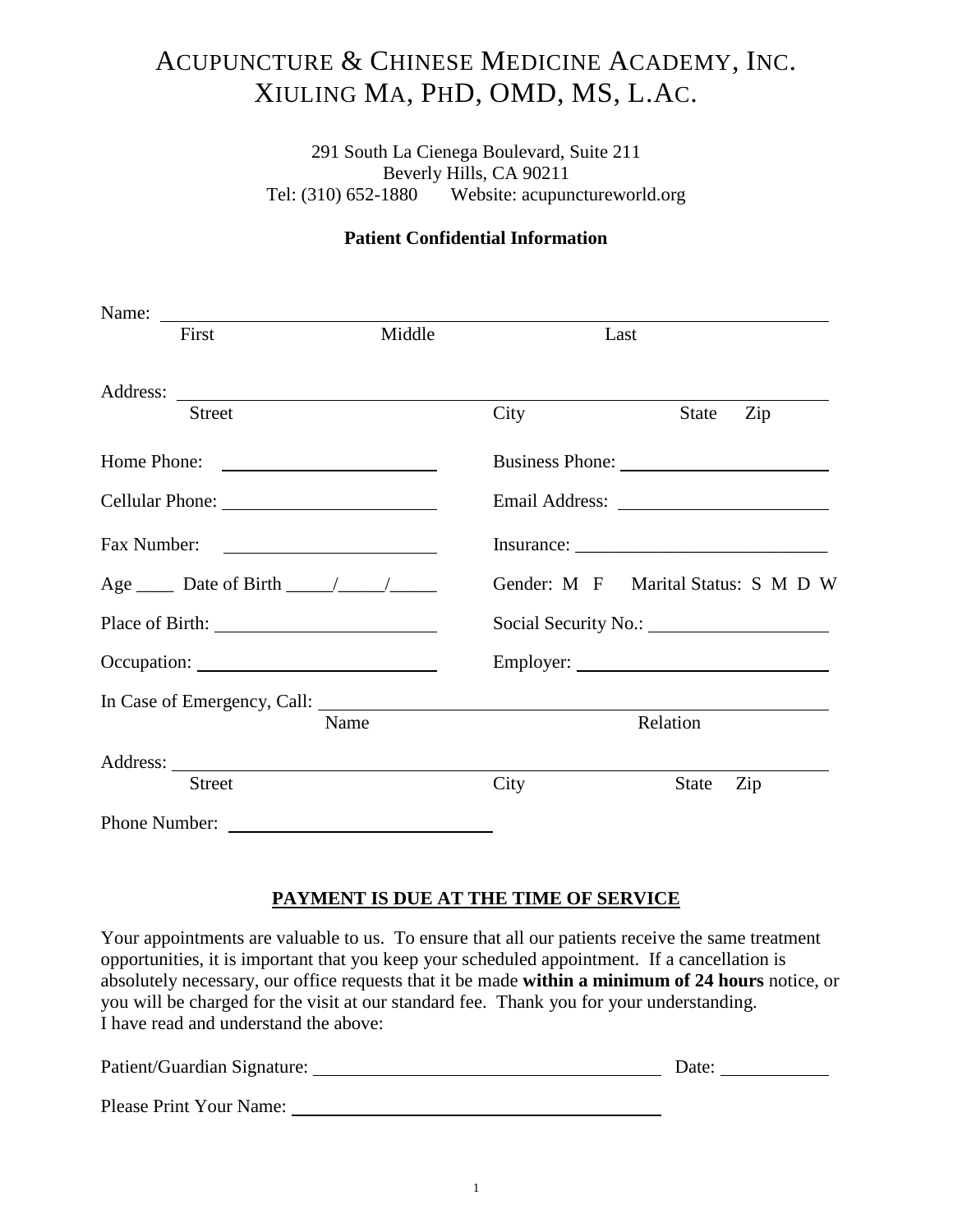| Please list all previous operations and the approximate date of the procedure:                       |
|------------------------------------------------------------------------------------------------------|
|                                                                                                      |
|                                                                                                      |
|                                                                                                      |
| ,我们也不能在这里的人,我们也不能在这里的人,我们也不能在这里的人,我们也不能在这里的人,我们也不能在这里的人,我们也不能在这里的人,我们也不能在这里的人,我们也                    |
| Medications (please include the dose and how often you take it): ___________________________________ |

Family History: (list blood relatives that have, or had, any of the following conditions)

|                            |     |                | Relationship to you: |
|----------------------------|-----|----------------|----------------------|
| <b>Stroke</b>              | Yes | N <sub>0</sub> |                      |
| Cancer                     | Yes | N <sub>0</sub> |                      |
| <b>Heart Disease</b>       | Yes | N <sub>0</sub> |                      |
| <b>Tuberculosis</b>        | Yes | N <sub>0</sub> |                      |
| <b>Bleeding Tendency</b>   | Yes | N <sub>0</sub> |                      |
| <b>Diabetes</b>            | Yes | N <sub>o</sub> |                      |
| <b>High Blood Pressure</b> | Yes | N <sub>0</sub> |                      |
| <b>Kidney Disease</b>      | Yes | N <sub>0</sub> |                      |
|                            |     |                |                      |

Referred by

Relationship and Phone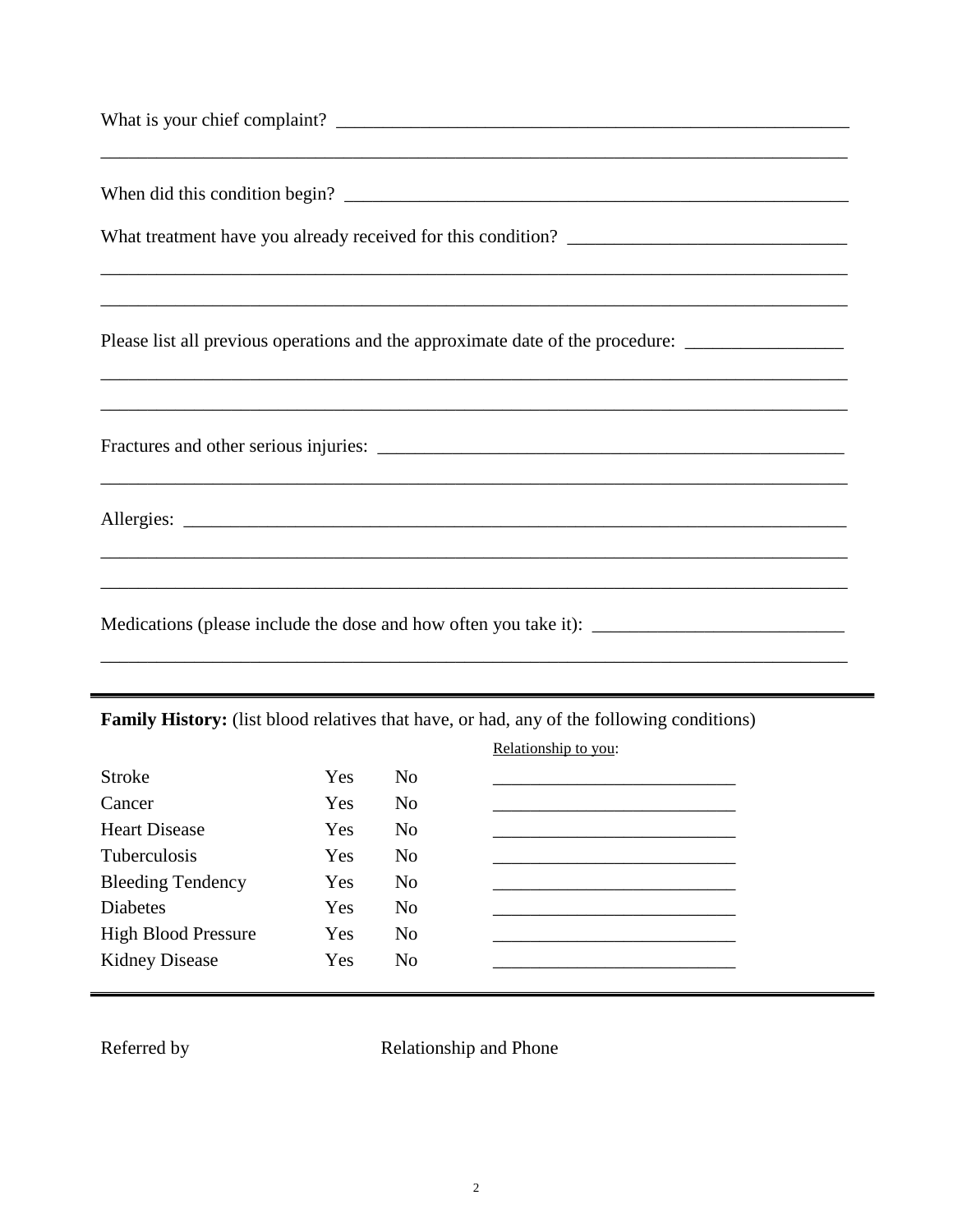| SYMPTOMS Check the box next to the symptoms you currently have or have had in the past year.                                                                                                                                                                                                                                                                                                                                                                                                                                            |                                                                                                                                                                                                                                                                                                                                                                                                                                                                                                                                                                                                                   |                                                                                                                                                                                                                                                                                                                                                                                                                                                                                                                                                                                                          |                 |  |                                                                                                                                                                                                                                                                                                                                                                                                                                                                                                                                                                |
|-----------------------------------------------------------------------------------------------------------------------------------------------------------------------------------------------------------------------------------------------------------------------------------------------------------------------------------------------------------------------------------------------------------------------------------------------------------------------------------------------------------------------------------------|-------------------------------------------------------------------------------------------------------------------------------------------------------------------------------------------------------------------------------------------------------------------------------------------------------------------------------------------------------------------------------------------------------------------------------------------------------------------------------------------------------------------------------------------------------------------------------------------------------------------|----------------------------------------------------------------------------------------------------------------------------------------------------------------------------------------------------------------------------------------------------------------------------------------------------------------------------------------------------------------------------------------------------------------------------------------------------------------------------------------------------------------------------------------------------------------------------------------------------------|-----------------|--|----------------------------------------------------------------------------------------------------------------------------------------------------------------------------------------------------------------------------------------------------------------------------------------------------------------------------------------------------------------------------------------------------------------------------------------------------------------------------------------------------------------------------------------------------------------|
| <b>GENERAL</b><br>$\Box$ Chills<br>$\Box$ Depression<br>$\Box$ Dizziness<br>$\Box$ Fainting<br>$\Box$ Fever<br>$\Box$ Forgetfulness<br>$\Box$ Headache<br>$\Box$ Loss of sleep<br>$\Box$ Loss of weight<br>$\Box$ Nervousness<br>$\Box$ Numbness<br>$\Box$ Sweating<br>MUSCLE, JOINT, BONE<br>Pain, weakness, numbness in:<br>$\Box$ Back<br>$\Box$ Neck<br>$\Box$ Shoulders<br>$\Box$ Arms<br>$\Box$ Hands<br>$\Box$ Hips<br>$\Box$ Legs<br>$\Box$ Feet<br><b>GENITO-URINARY</b><br>$\Box$ Blood in urine<br>$\Box$ Frequent urination | <b>GASTROINTESTINAL</b><br>$\Box$ Poor appetite<br>$\Box$ Bloating<br>$\Box$ Bowel changes<br>$\Box$ Constipation<br>$\Box$ Diarrhea<br>$\Box$ Excessive hunger<br>$\Box$ Excessive thirst<br>$\Box$ Gas<br>$\Box$ Hemorrhoids<br>$\Box$ Indigestion<br>□ Nausea<br>$\Box$ Rectal bleeding<br>$\Box$ Stomach pain<br>$\Box$ Vomiting<br>$\Box$ Vomiting blood<br><b>CARDIOVASCULAR</b><br>$\Box$ Chest pain<br>$\Box$ High blood pressure<br>$\Box$ Irregular heart beat<br>$\Box$ Low blood pressure<br>$\Box$ Poor circulation<br>$\Box$ Rapid heart beat<br>$\Box$ Swelling of ankles<br>$\Box$ Varicose veins | EYE, EAR, NOSE,<br><b>THROAT</b><br>$\Box$ Bleeding gums<br>$\Box$ Blurry vision<br>$\Box$ Crossed eyes<br>$\Box$ Difficulty swallowing<br>$\Box$ Double vision<br>$\Box$ Earache<br>$\Box$ Ear discharge<br>$\Box$ Hay fever<br>$\Box$ Hoarseness<br>$\Box$ Loss of hearing<br>$\Box$ Nosebleeds<br>$\Box$ Persistent cough<br>$\Box$ Ringing in ears<br>$\Box$ Sinus problems<br>$\Box$ Vision – Flashes<br>$\Box$ Vision - Halos<br><b>SKIN</b><br>$\Box$ Bruise easily<br>$\Box$ Hives<br>$\Box$ Itching<br>$\Box$ Change in mole(s)<br>$\Box$ Rash<br>$\Box$ Scars<br>$\Box$ Sores that do not heal |                 |  | <b>MEN ONLY</b><br>$\Box$ Erection difficulties<br>$\Box$ Lump in breast<br>$\Box$ Lump in testicles<br>$\Box$ Penis discharge<br>$\Box$ Prostate problems<br>$\Box$ Sore on penis<br>$\Box$ Other:<br><b>WOMEN ONLY</b><br>Abnormal Pap Smear<br>$\Box$ Bleeding between periods<br>$\Box$ Breast lump(s)<br>$\Box$ Extreme menstrual pain<br>$\Box$ Hot flashes<br>$\Box$ Nipple discharge<br>$\Box$ Painful intercourse<br>$\Box$ Vaginal discharge<br>$\Box$ Vaginal infections<br>Age of first period: ________<br>Date: last PAP smear<br>Have you had a |
| $\Box$ Lack of bladder control<br>$\Box$ Painful urination                                                                                                                                                                                                                                                                                                                                                                                                                                                                              |                                                                                                                                                                                                                                                                                                                                                                                                                                                                                                                                                                                                                   |                                                                                                                                                                                                                                                                                                                                                                                                                                                                                                                                                                                                          |                 |  | mammogram?<br>Are you now pregnant?                                                                                                                                                                                                                                                                                                                                                                                                                                                                                                                            |
|                                                                                                                                                                                                                                                                                                                                                                                                                                                                                                                                         |                                                                                                                                                                                                                                                                                                                                                                                                                                                                                                                                                                                                                   |                                                                                                                                                                                                                                                                                                                                                                                                                                                                                                                                                                                                          |                 |  |                                                                                                                                                                                                                                                                                                                                                                                                                                                                                                                                                                |
| <b>CONDITIONS</b> Check the box next to the symptoms you currently have or have had in the past.                                                                                                                                                                                                                                                                                                                                                                                                                                        |                                                                                                                                                                                                                                                                                                                                                                                                                                                                                                                                                                                                                   |                                                                                                                                                                                                                                                                                                                                                                                                                                                                                                                                                                                                          |                 |  |                                                                                                                                                                                                                                                                                                                                                                                                                                                                                                                                                                |
| $\Box$ AIDS<br>$\Box$ Alcoholism<br>$\Box$ Anemia<br>$\Box$ Anorexia<br>$\Box$ Appendicitis<br>$\Box$ Arthritis<br>$\Box$ Asthma<br>$\Box$ Bleeding Disorders<br>$\Box$ Bronchitis<br>$\Box$ Bulimia<br>$\Box$ Cancer or Tumor(s)<br>$\Box$ Cataracts<br>$\Box$ Chemical Dependency<br>$\Box$ Chicken Pox<br>$\Box$ Congenital Abnormalities<br>$\Box$ Diabetes                                                                                                                                                                         | $\hfill\blacksquare$<br>Epstein Barr Virus<br>$\Box$ Emphysema<br>$\Box$ Epilepsy or Convulsions<br>Genital Disorders<br>$\Box$ Glaucoma<br>$\Box$ Goiter<br>□ Gonorrhea<br>$\Box$ Gout<br>$\Box$ Heart Disease<br>$\Box$ Hepatitis<br>$\Box$ Hernia<br>$\Box$ Herpes<br>$\Box$ High Cholesterol<br>$\Box$ HIV Positive<br>$\Box$ Jaundice<br>□ Kidney or Bladder problems                                                                                                                                                                                                                                        | □ Liver Disease<br>$\Box$ Measles<br>$\Box$ Migraine Headaches<br>$\Box$ Miscarriage<br>$\Box$ Mononucleosis<br>$\Box$ Multiple Sclerosis<br>$\Box$ Mumps<br>$\Box$ Pacemaker<br>$\Box$ Pancreatitis<br>$\Box$ Pneumonia<br>$\Box$ Polio<br>$\Box$ Psychiatric Care<br>$\Box$ Rheumatic Fever<br>$\Box$ Scarlet Fever<br>$\Box$ Skin Diseases<br>$\Box$ Stroke                                                                                                                                                                                                                                           | No.             |  | $\Box$ Suicide Attempt<br>$\Box$ Surgical Implants<br>$\Box$ Thyroid – Hyperthyroidism<br>$\Box$ Thyroid - Hypothyroidism<br>$\Box$ Tonsillitis<br>$\Box$ Tuberculosis<br>$\Box$ Typhoid Fever<br>$\Box$ Ulcers<br>□ Venereal Disease<br>$\Box$ Other:                                                                                                                                                                                                                                                                                                         |
| <b>HEALTH HABITS</b>                                                                                                                                                                                                                                                                                                                                                                                                                                                                                                                    | Check which substances you use & describe how                                                                                                                                                                                                                                                                                                                                                                                                                                                                                                                                                                     | PREGNANCY HISTORY                                                                                                                                                                                                                                                                                                                                                                                                                                                                                                                                                                                        |                 |  |                                                                                                                                                                                                                                                                                                                                                                                                                                                                                                                                                                |
| often you use them.<br>Caffeine<br>Tobacco<br><b>Street Drugs</b><br>Alcohol                                                                                                                                                                                                                                                                                                                                                                                                                                                            |                                                                                                                                                                                                                                                                                                                                                                                                                                                                                                                                                                                                                   | Year of Birth                                                                                                                                                                                                                                                                                                                                                                                                                                                                                                                                                                                            | Gender<br>(M/F) |  | Complications, if any                                                                                                                                                                                                                                                                                                                                                                                                                                                                                                                                          |
| Other                                                                                                                                                                                                                                                                                                                                                                                                                                                                                                                                   |                                                                                                                                                                                                                                                                                                                                                                                                                                                                                                                                                                                                                   |                                                                                                                                                                                                                                                                                                                                                                                                                                                                                                                                                                                                          |                 |  |                                                                                                                                                                                                                                                                                                                                                                                                                                                                                                                                                                |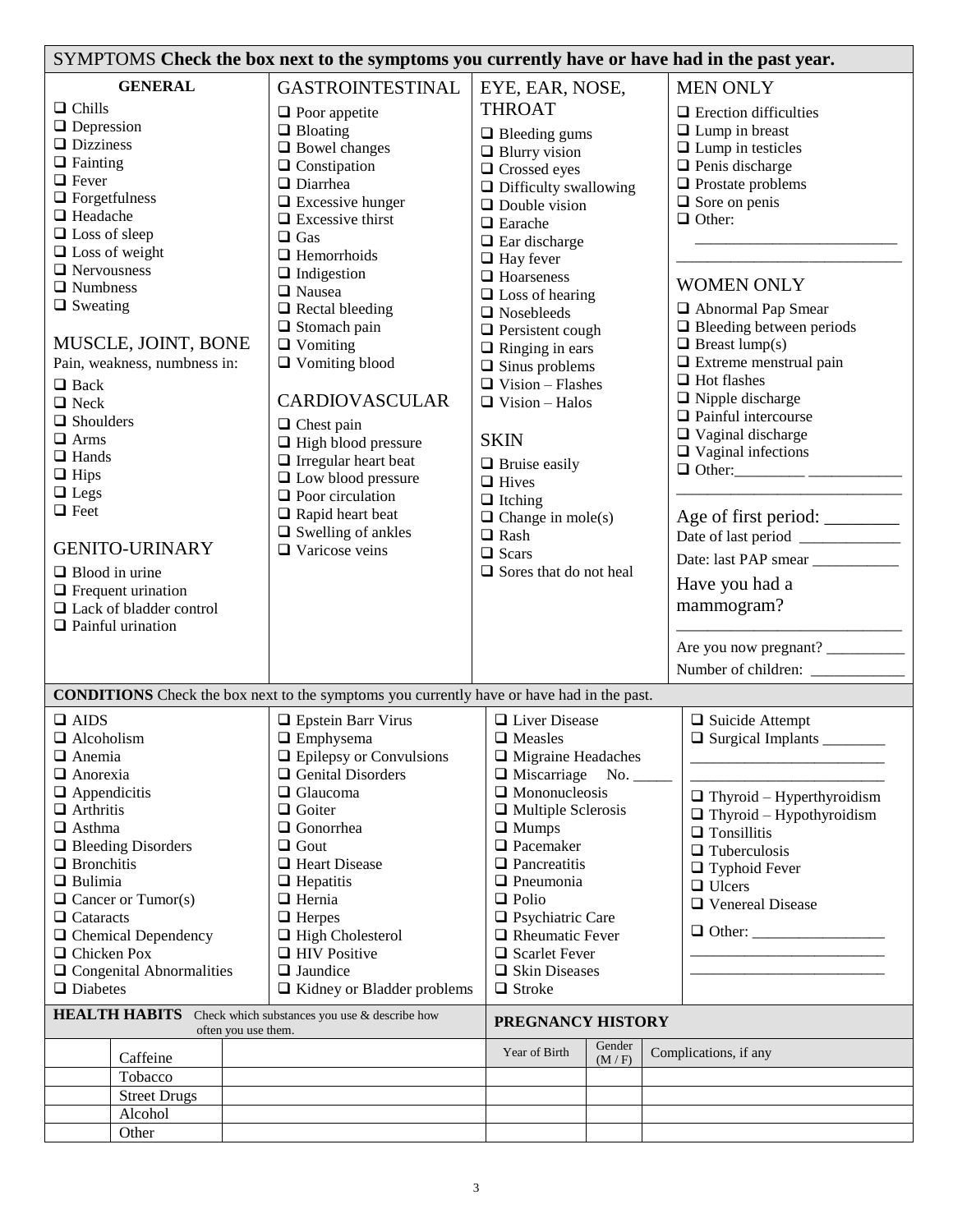#### **Dr. Xiuling Ma Acupuncture & Chinese Medicine Academy, Inc 291 South La Cienega Blvd. Suite #211, Beverly Hills, CA 90211**

#### **This notice describes how medical information about you may be used and disclosed and how you can get access to this information. Please review it carefully.**

What is HIPAA and what are its benefits?

The Health Insurance Portability and Accountability Act (HIPAA) went into effect on July 1, 1997. It protects an insured person's insurability. If a person has been insured for the past 12 months, a new insurance company cannot refuse to cover the person and cannot impose pre-existing conditions or a waiting period before providing coverage.

Our office respects your right to privacy. Information regarding the reason you sought therapy with us is strictly confidential and is used to communicate with your doctor, case worker, and claims for payment from your insurer and the Dept. of Labor & Industrial Relations (for Workers' Comp. claims) or for pre-authorization. Should any other official party request information about you, we would need to see your signed authorization to release information. All other uses of the protected health information will be made only with your authorization and you have the right revoke such authorization at any time. If a claim is unpaid due to the unavailability of the requested information, then you will be responsible for payment to us.

Evaluation reports, treatment plans, copy of prescriptions for therapy and progress notes are generally mailed to the insurer (case worker) to carry out treatment and receive payment for services.

In settlement cases, your attorney can request copies of your file with a written authorization from you. The other party's attorney will generally subpoena your records. A **subpoena** is a legal demand with which we must comply.

All therapies are on an appointment basis.

If you have questions regarding other alternatives, we can give you general information. Your primary care physician will determine what program for you to follow.

#### **Patient Rights Notice of Privacy Policy.**

- A patient/client may request restrictions on certain uses and disclosures of the protected information.
- You have the right to receive confidential communication of protected health information.
- You have the right to inspect and request a copy of protected health information & medical records.
- You have the right to amend protected information (there is an appeals process).
- You have the right to an accounting of disclosures of protected health information.

We reserve the right to change our privacy policy in accordance with HIPAA, and would send such notice to your last known address if your case is involved. Healthcare facilities must be in compliance with HIPAA following April 14, 2003, except in emergency treatment situations.

**I have read and understood my rights regarding privacy of information and under which conditions this information is shared with others so that I may receive a therapy and claims be made on my behalf (only for insurance purposes).**

| I acknowledge that I have received the "Patient's Rights" and I will | . will not | take a copy with me. |
|----------------------------------------------------------------------|------------|----------------------|
| <b>Initials</b>                                                      |            |                      |

Signature **Example 2** and the set of the set of the set of the set of the set of the set of the set of the set of the set of the set of the set of the set of the set of the set of the set of the set of the set of the set o

Print Name

A copy of your rights as our client/patient is available for you and clipped to this form. Please keep that copy. HIPAA Chart.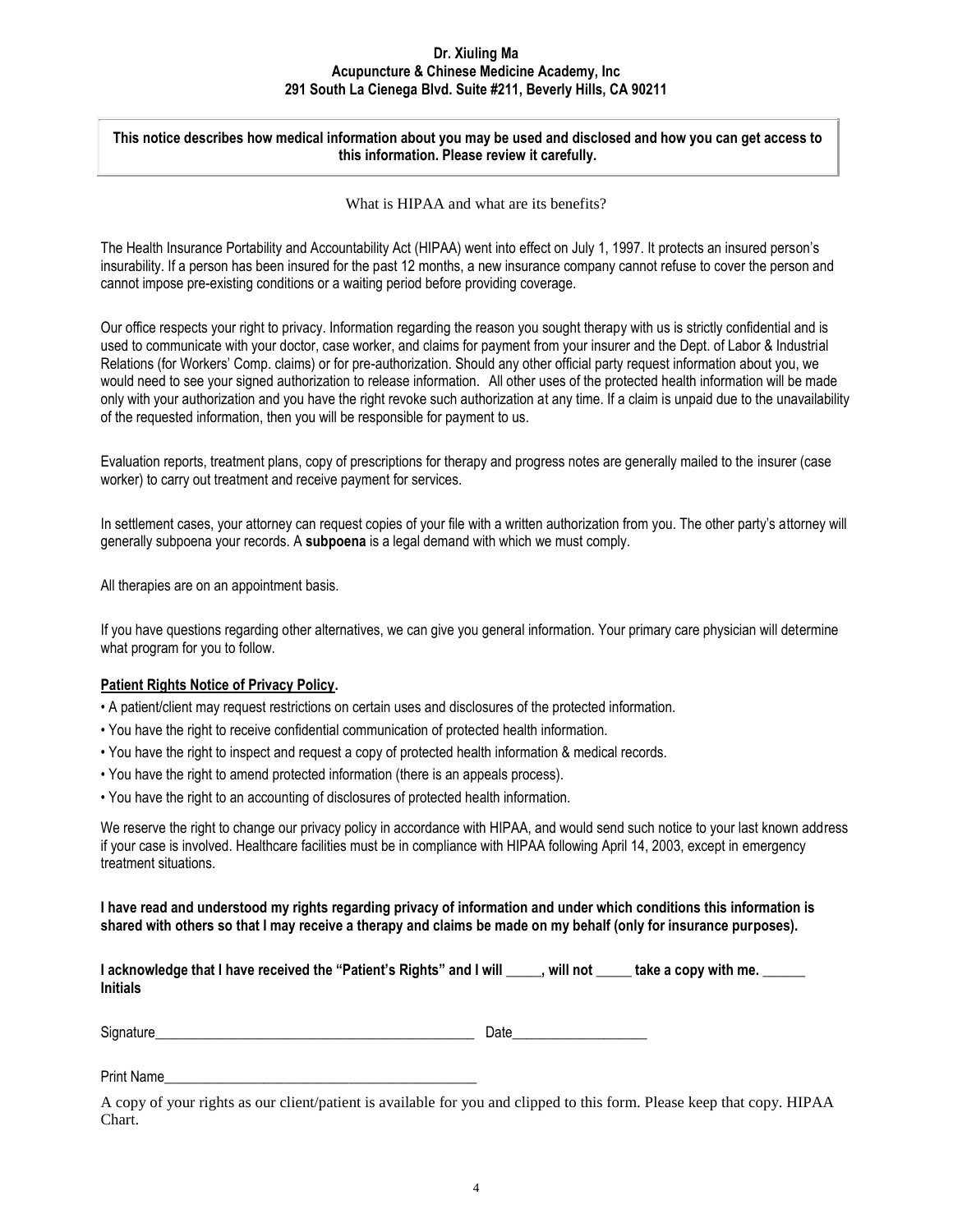## **Patient Information and Informed Consent**

### Information about Chinese Medicine and Acupuncture

Please carefully read each section below, ask any questions, and initial each section to indicate your understanding of the information:

- **Acupuncture** is a healing art that involves the stimulation of specific points on the body. It has the intended effect of normalizing body functions, modifying the perception of pain, and treating certain diseases or dysfunctions of the body. The stimulation may be produced by needles, heat, digital pressure, electric currents, or other means, but most frequently by needling. Location and depth of needle insertion is determined by the nature of the problem. Acupuncture is considered a safe method of treatment, but occasionally there may be some bruising or tingling near the needling sites that lasts a few days.
- Insertion of acupuncture needles may be accompanied by a brief painful sensation, and there is a slight possibility of minor swelling, bleeding, discoloration of the skin, hematoma (bruise) at the site of needling, or fainting. Momentary euphoria or lightheadedness may occur after treatment. Some very rare risks of acupuncture include fainting, spontaneous abortion, pneumothorax (a partially or fully-collapsed lung due to air in the chest cavity), and infection.
- Contraindications (symptoms or conditions that make a particular treatment inadvisable) for acupuncture treatment and certain herbs may include a history of bleeding disorder or current anticoagulation therapy, an implanted pacemaker or prosthetic heart valve, use of certain medications, and/or pregnancy. It is important that you notify your practitioner if any of these apply to you.
- **Moxibustion** is heat supplied, either directly or indirectly, by burning the herb *Folium Artemesiae Vulgaris* over a single acupuncture point or group of points. The area being treated may remain red and warm for several hours after treatment. In rare instances, a minor burn may occur at the site of moxibustion.
- **Cupping** is the application of round vacuum cups over a large muscular area, such as the back, to enhance blood circulation to the designated area. Cupping may produce a deep redness, discoloration, and on rare occasions, a minor blister which may persist for up to a week. These marks are not indications of complications or injury.
- **Acupressure/Tui Na Massage** is used to modify or prevent the perception of pain and to normalize the body's physiologic functions. Possible side effects of this treatment include, but are not limited to, bruising, muscle soreness, and the possible aggravation of symptoms existing prior to treatment.
- **Herbs and/or Nutritional Supplements** from the Oriental Materia Medica may be recommended to me to treat bodily dysfunction, to modify or prevent pain perception, and/or to normalize the body's physiologic functions. Herbs are used to facilitate the body's own restorative process. The herbs are typically taken in tea form or mixing powdered granules.
- Herbs are considered safe in the practice of TCM, although some substances may be toxic in large doses. Some dietary supplements are inappropriate during pregnancy, may interact with medications or other supplements, may have side effects of their own, or may contain potentially harmful ingredients not listed on the label. Most supplements have not been tested in pregnant women, nursing mothers, or children. Potential risks include but are not limited to: allergic reactions, nausea, gas, stomachache, vomiting, headache, diarrhea, rash, hives, and tingling of the tongue. Some possible side effects of applying topical creams, liniments, ointments and plasters are rashes, hives and tingling of the skin.
- **Gua sha** means "scraping sha-bruises" and involves using a scraping tool intended to result in minor skin bruising. Some patients experience temporary indentation of their skin after gua sha treatment, and in some instances minor bleeding can occur. If any bleeding occurs, there is an associated risk of infection.
	- **Infrared and TDP (Teding Diancibo Pu)** lamp therapy consists of warming the skin with a heat source mounted to an adjustable arm and positioned above the body. If the heat source comes into close proximity with or contacts the skin, there is the risk of a burn.